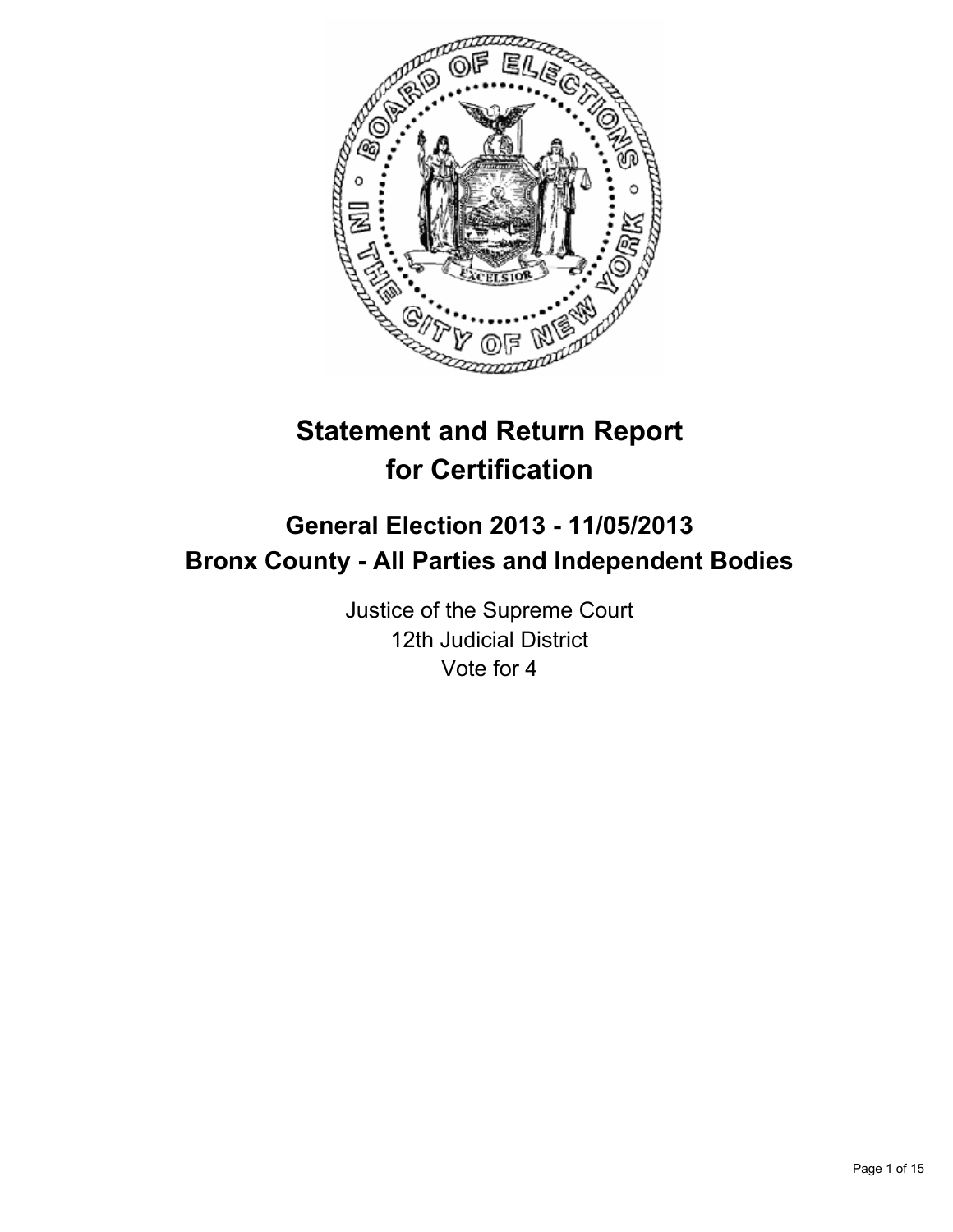

| <b>PUBLIC COUNTER</b>                                    | 10,140       |
|----------------------------------------------------------|--------------|
| <b>EMERGENCY</b>                                         | 132          |
| ABSENTEE/MILITARY                                        | 220          |
| <b>FEDERAL</b>                                           | 0            |
| <b>SPECIAL PRESIDENTIAL</b>                              | $\mathbf{0}$ |
| <b>AFFIDAVIT</b>                                         | 181          |
| <b>Total Ballots</b>                                     | 10,673       |
| Less - Inapplicable Federal/Special Presidential Ballots | 0            |
| <b>Total Applicable Ballots</b>                          | 10,673       |
| LAURA G. DOUGLAS (DEMOCRATIC)                            | 6.849        |
| KEVIN P. KUEHNER (REPUBLICAN)                            | 193          |
| NORMA RUIZ (DEMOCRATIC)                                  | 6,501        |
| JOHN H. WILSON (REPUBLICAN)                              | 235          |
| JOHN H. WILSON (CONSERVATIVE)                            | 81           |
| LARRY S. SCHACHNER (DEMOCRATIC)                          | 5,393        |
| ROBERT D. SIANO (REPUBLICAN)                             | 207          |
| ROBERT D. SIANO (CONSERVATIVE)                           | 67           |
| JULIA I. RODRIGUEZ (DEMOCRATIC)                          | 5,810        |
| <b>ASSATA SHAKUR (WRITE-IN)</b>                          | 1            |
| DEALAL AHMED (WRITE-IN)                                  | 1            |
| JOSE A BURGES (WRITE-IN)                                 | 1            |
| <b>Total Votes</b>                                       | 25,339       |
| Unrecorded                                               | 17.353       |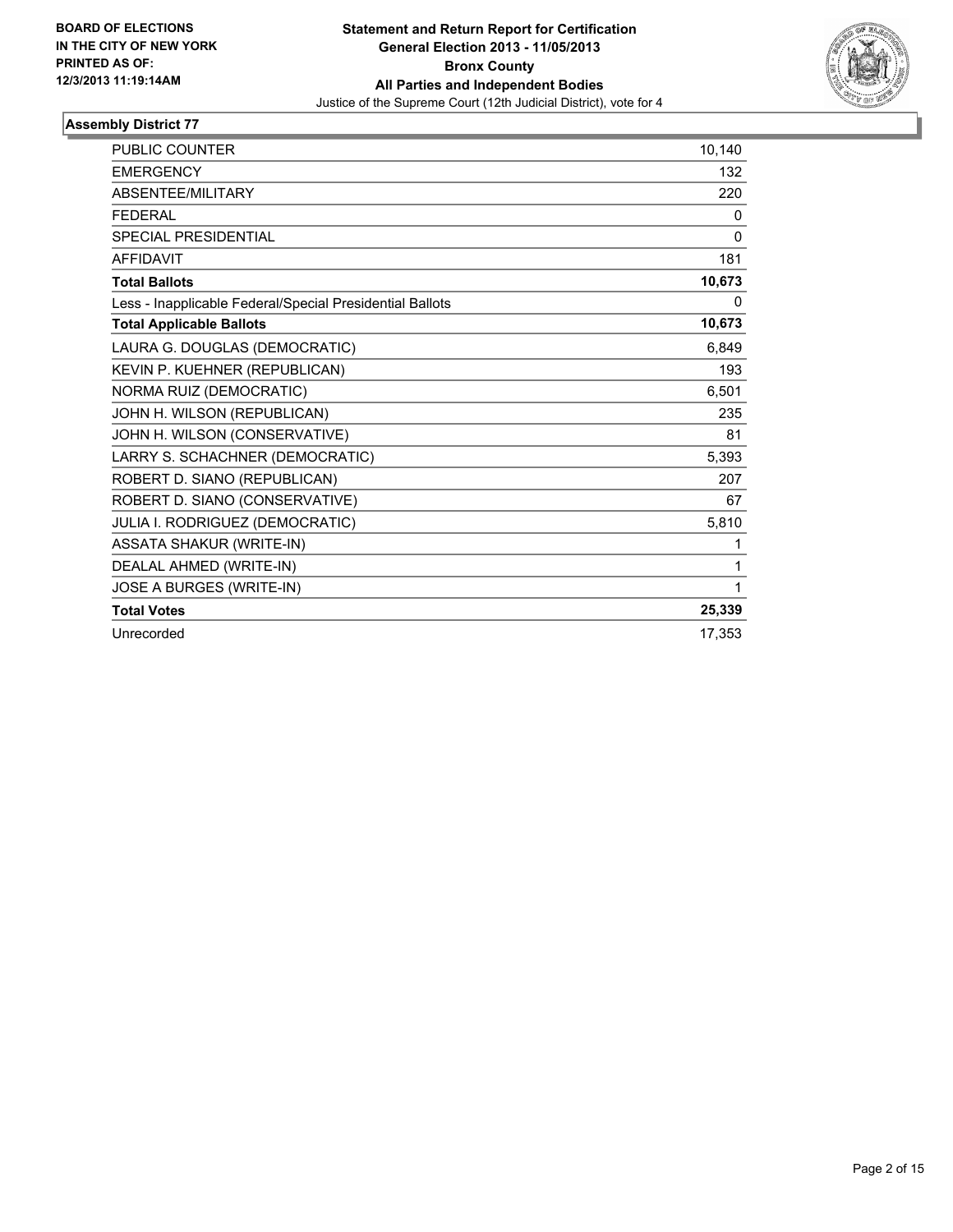

| PUBLIC COUNTER                                           | 8,184        |
|----------------------------------------------------------|--------------|
| <b>EMERGENCY</b>                                         | 0            |
| ABSENTEE/MILITARY                                        | 177          |
| <b>FEDERAL</b>                                           | 0            |
| SPECIAL PRESIDENTIAL                                     | 0            |
| <b>AFFIDAVIT</b>                                         | 186          |
| <b>Total Ballots</b>                                     | 8,547        |
| Less - Inapplicable Federal/Special Presidential Ballots | 0            |
| <b>Total Applicable Ballots</b>                          | 8,547        |
| LAURA G. DOUGLAS (DEMOCRATIC)                            | 5,022        |
| KEVIN P. KUEHNER (REPUBLICAN)                            | 417          |
| NORMA RUIZ (DEMOCRATIC)                                  | 5,046        |
| JOHN H. WILSON (REPUBLICAN)                              | 410          |
| JOHN H. WILSON (CONSERVATIVE)                            | 148          |
| LARRY S. SCHACHNER (DEMOCRATIC)                          | 4,005        |
| ROBERT D. SIANO (REPUBLICAN)                             | 385          |
| ROBERT D. SIANO (CONSERVATIVE)                           | 131          |
| JULIA I. RODRIGUEZ (DEMOCRATIC)                          | 4,374        |
| <b>ASSATA SHAKUR (WRITE-IN)</b>                          | 1            |
| FERNANDO ACOSTA (WRITE-IN)                               | 1            |
| GINO GUADAENO (WRITE-IN)                                 | 1            |
| JUN BENITO (WRITE-IN)                                    | 1            |
| MARIA FERNANDEZ (WRITE-IN)                               | 1            |
| MICHAEL LUGO (WRITE-IN)                                  | 1            |
| RON PAUL (WRITE-IN)                                      | 1            |
| TONY CARTER (WRITE-IN)                                   | $\mathbf{1}$ |
| UNATTRIBUTABLE WRITE-IN (WRITE-IN)                       | 12           |
| WENDELY MARTE (WRITE-IN)                                 | 1            |
| <b>Total Votes</b>                                       | 19,959       |
| Unrecorded                                               | 14,229       |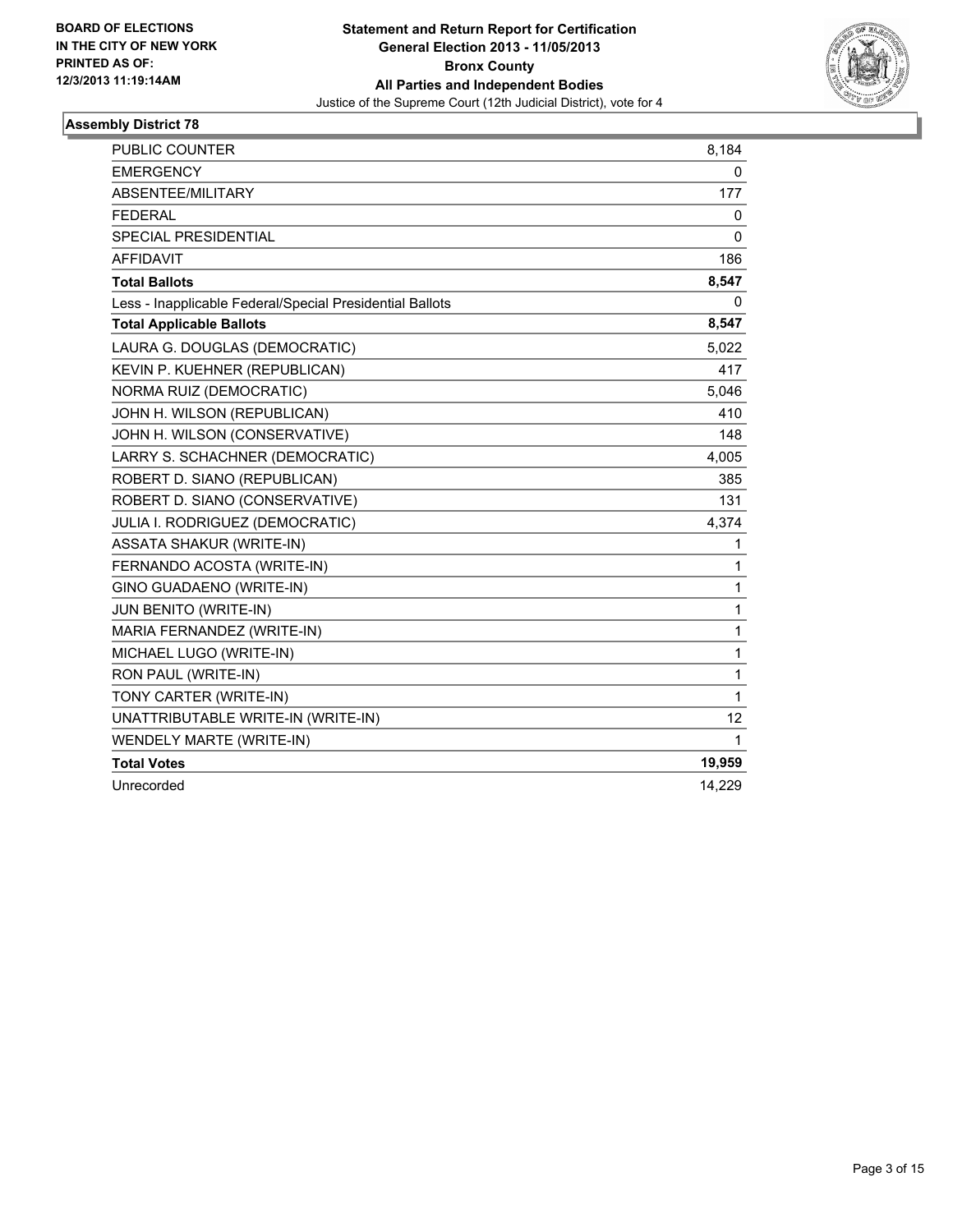

| PUBLIC COUNTER                                           | 11,851       |
|----------------------------------------------------------|--------------|
| <b>EMERGENCY</b>                                         | 0            |
| ABSENTEE/MILITARY                                        | 228          |
| <b>FEDERAL</b>                                           | $\mathbf{0}$ |
| <b>SPECIAL PRESIDENTIAL</b>                              | $\mathbf{0}$ |
| <b>AFFIDAVIT</b>                                         | 193          |
| <b>Total Ballots</b>                                     | 12,272       |
| Less - Inapplicable Federal/Special Presidential Ballots | $\mathbf{0}$ |
| <b>Total Applicable Ballots</b>                          | 12,272       |
| LAURA G. DOUGLAS (DEMOCRATIC)                            | 7,632        |
| KEVIN P. KUEHNER (REPUBLICAN)                            | 206          |
| NORMA RUIZ (DEMOCRATIC)                                  | 7,101        |
| JOHN H. WILSON (REPUBLICAN)                              | 284          |
| JOHN H. WILSON (CONSERVATIVE)                            | 120          |
| LARRY S. SCHACHNER (DEMOCRATIC)                          | 5,749        |
| ROBERT D. SIANO (REPUBLICAN)                             | 199          |
| ROBERT D. SIANO (CONSERVATIVE)                           | 93           |
| JULIA I. RODRIGUEZ (DEMOCRATIC)                          | 6,309        |
| BERNADETTE BLOUNT (WRITE-IN)                             | 1            |
| <b>CURTIS REYALDS (WRITE-IN)</b>                         | 1            |
| <b>GABRIEL ROSARIO (WRITE-IN)</b>                        | 1            |
| INGRID GONZALEZ (WRITE-IN)                               | 1            |
| LADINA REYNALDS (WRITE-IN)                               | 1            |
| <b>TYRONE FRISON (WRITE-IN)</b>                          | 1            |
| UNATTRIBUTABLE WRITE-IN (WRITE-IN)                       | 31           |
| <b>Total Votes</b>                                       | 27,730       |
| Unrecorded                                               | 21,358       |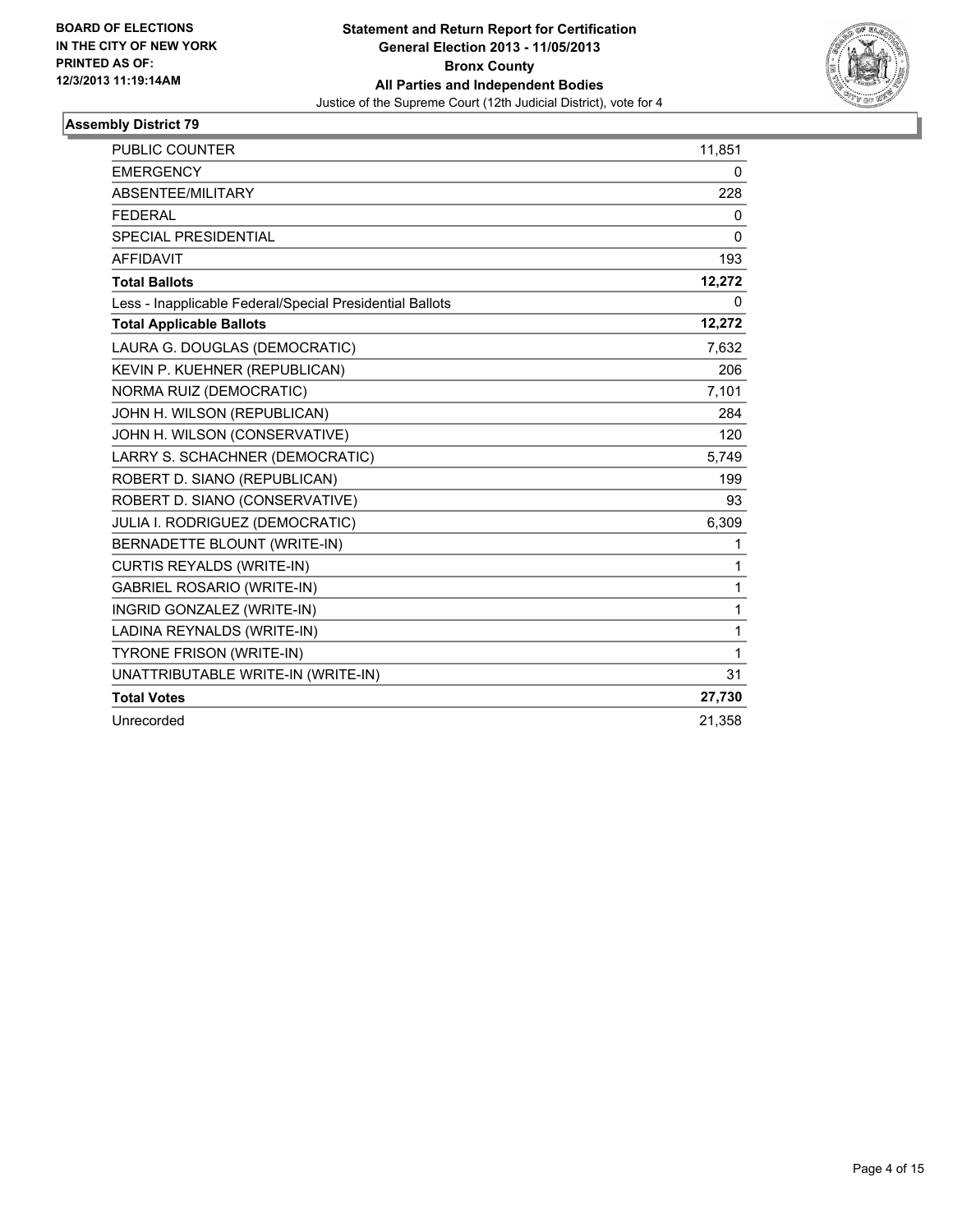

| <b>PUBLIC COUNTER</b>                                    | 11,935   |
|----------------------------------------------------------|----------|
| <b>EMERGENCY</b>                                         | 1        |
| <b>ABSENTEE/MILITARY</b>                                 | 506      |
| <b>FEDERAL</b>                                           | 0        |
| <b>SPECIAL PRESIDENTIAL</b>                              | $\Omega$ |
| <b>AFFIDAVIT</b>                                         | 173      |
| <b>Total Ballots</b>                                     | 12,615   |
| Less - Inapplicable Federal/Special Presidential Ballots | 0        |
| <b>Total Applicable Ballots</b>                          | 12,615   |
| LAURA G. DOUGLAS (DEMOCRATIC)                            | 6,707    |
| KEVIN P. KUEHNER (REPUBLICAN)                            | 1,353    |
| NORMA RUIZ (DEMOCRATIC)                                  | 6,679    |
| JOHN H. WILSON (REPUBLICAN)                              | 1,360    |
| JOHN H. WILSON (CONSERVATIVE)                            | 373      |
| LARRY S. SCHACHNER (DEMOCRATIC)                          | 5,511    |
| ROBERT D. SIANO (REPUBLICAN)                             | 1,297    |
| ROBERT D. SIANO (CONSERVATIVE)                           | 330      |
| JULIA I. RODRIGUEZ (DEMOCRATIC)                          | 5,879    |
| DIANE LIGHTBOURNE (WRITE-IN)                             | 1        |
| JAMES MIDRAN (WRITE-IN)                                  | 1        |
| JUDY FERONY (WRITE-IN)                                   | 1        |
| NICHOLAS PALOS (WRITE-IN)                                | 1        |
| PAUL LAMORGESE (WRITE-IN)                                | 1        |
| UNATTRIBUTABLE WRITE-IN (WRITE-IN)                       | 4        |
| WILLIAM HALPERN (WRITE-IN)                               | 1        |
| <b>Total Votes</b>                                       | 29,499   |
| Unrecorded                                               | 20,961   |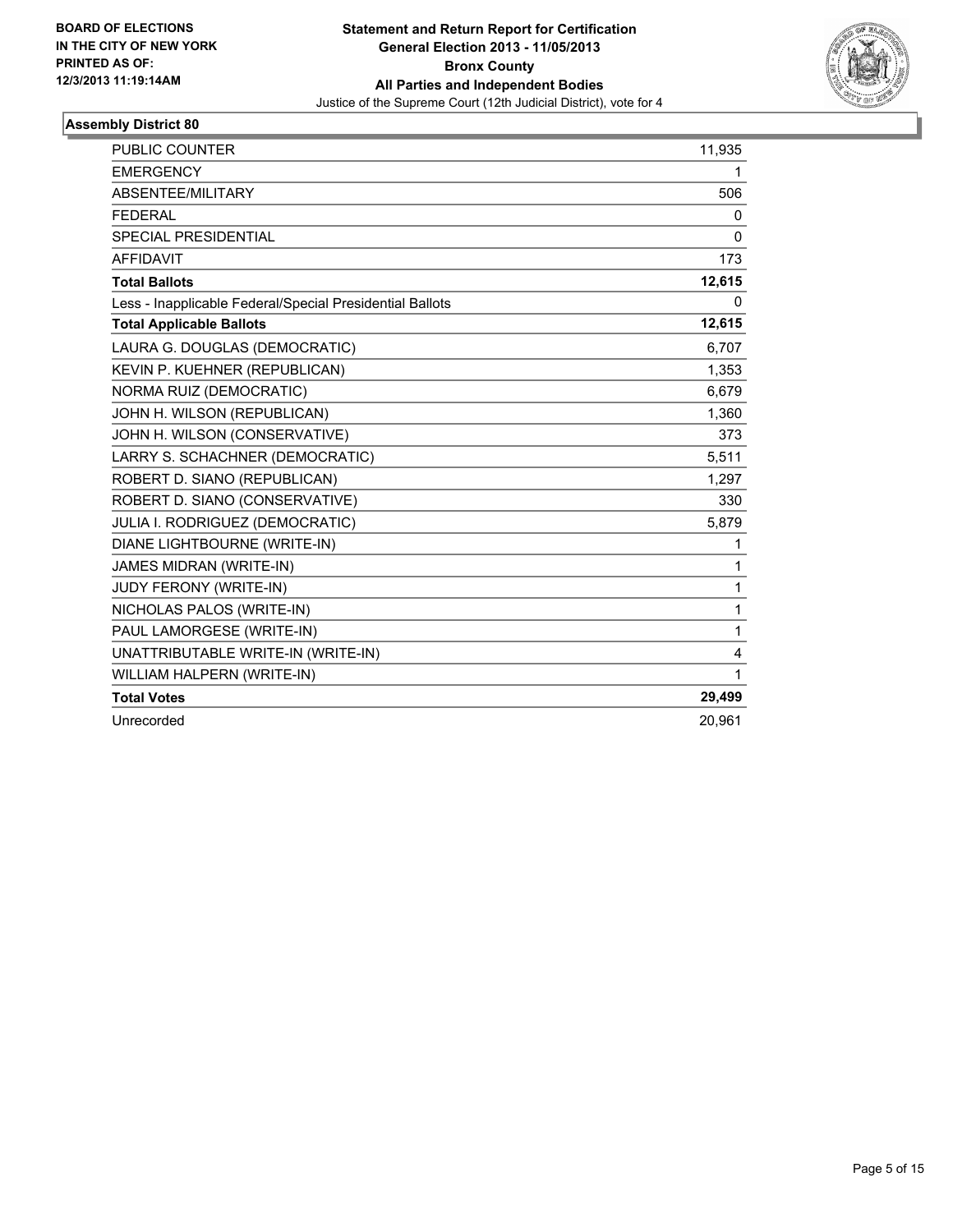

| PUBLIC COUNTER                                           | 18,229       |
|----------------------------------------------------------|--------------|
| <b>EMERGENCY</b>                                         | 33           |
| ABSENTEE/MILITARY                                        | 704          |
| <b>FEDERAL</b>                                           | 0            |
| SPECIAL PRESIDENTIAL                                     | 0            |
| AFFIDAVIT                                                | 206          |
| <b>Total Ballots</b>                                     | 19,172       |
| Less - Inapplicable Federal/Special Presidential Ballots | 0            |
| <b>Total Applicable Ballots</b>                          | 19,172       |
| LAURA G. DOUGLAS (DEMOCRATIC)                            | 11,221       |
| KEVIN P. KUEHNER (REPUBLICAN)                            | 3,012        |
| NORMA RUIZ (DEMOCRATIC)                                  | 10,439       |
| JOHN H. WILSON (REPUBLICAN)                              | 2,816        |
| JOHN H. WILSON (CONSERVATIVE)                            | 702          |
| LARRY S. SCHACHNER (DEMOCRATIC)                          | 10,345       |
| ROBERT D. SIANO (REPUBLICAN)                             | 2,402        |
| ROBERT D. SIANO (CONSERVATIVE)                           | 594          |
| JULIA I. RODRIGUEZ (DEMOCRATIC)                          | 10,347       |
| ALTON MADDOX (WRITE-IN)                                  | 1            |
| ANDREW NAPOLITANO (WRITE-IN)                             | 1            |
| AVI WEISS (WRITE-IN)                                     | 1            |
| CECILE GREAN (WRITE-IN)                                  | 1            |
| CHANCE REEVES (WRITE-IN)                                 | 1            |
| CHANEL NIDIAZ (WRITE-IN)                                 | 1            |
| CHRIS MCKEAN (WRITE-IN)                                  | 1            |
| CLATTA BAYSAH (WRITE-IN)                                 | 1            |
| DANIEL ADAMS (WRITE-IN)                                  | 1            |
| DAVID RODRIGUEZ (WRITE-IN)                               | 1            |
| DENNIS MURPHY (WRITE-IN)                                 | 1            |
| <b>GARY FAZON (WRITE-IN)</b>                             | 1            |
| JACK WEHEN (WRITE-IN)                                    | 1            |
| JAMES C GRAY (WRITE-IN)                                  | 1            |
| JAY HAUBEN (WRITE-IN)                                    | 1            |
| JOEL SIMONE (WRITE-IN)                                   | 1            |
| JOSE M. NILDY (WRITE-IN)                                 | 1            |
| LARRY SCHACHEN (WRITE-IN)                                | 1            |
| LARRY SCHACMER (WRITE-IN)                                | 1            |
| LAURA DOUGLAS (WRITE-IN)                                 | 1            |
| MARK AXINN (WRITE-IN)                                    | 1            |
| NORMA RUIZ (WRITE-IN)                                    | 1            |
| PATRICK WOODS (WRITE-IN)                                 | 1            |
| RAMONA THOMAS (WRITE-IN)                                 | 1            |
| RAPHAEL RODRIGUEZ (WRITE-IN)                             | 1            |
| RITA MURPHY (WRITE-IN)                                   | 1            |
| RUDY GUILIONI (WRITE-IN)                                 | 1            |
| SEBASTIAN RODRIGUEZ (WRITE-IN)                           | $\mathbf{1}$ |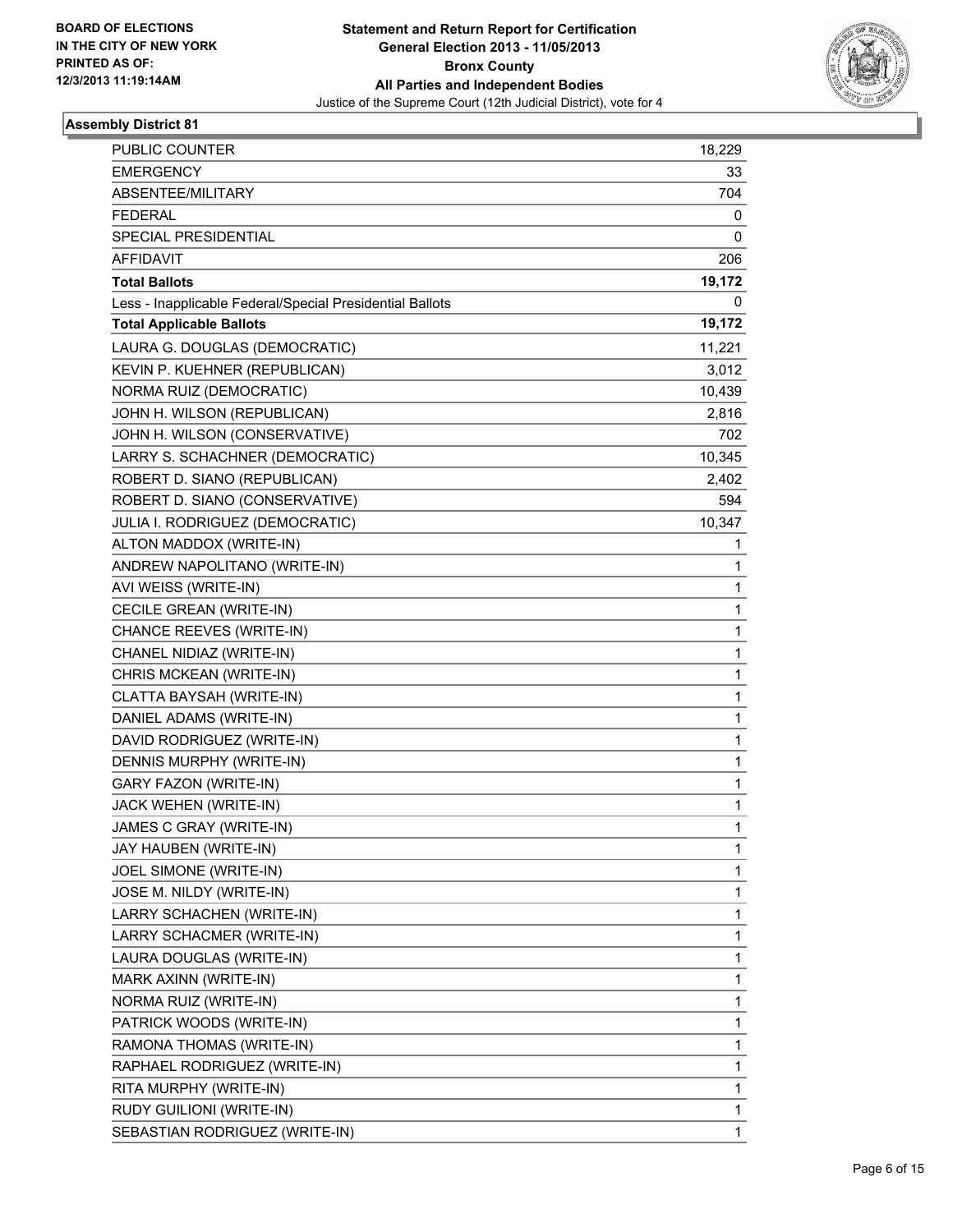

| STANLEY SIMMONS (WRITE-IN)         |        |
|------------------------------------|--------|
| STEVEN HAYWARD (WRITE-IN)          |        |
| STEVEN SMITH (WRITE-IN)            |        |
| TOMEKO BANN (WRITE-IN)             |        |
| UNATTRIBUTABLE WRITE-IN (WRITE-IN) | 18     |
| WARREN REDLICH (WRITE-IN)          |        |
| <b>Total Votes</b>                 | 51.929 |
| Unrecorded                         | 24.759 |

| <b>PUBLIC COUNTER</b>                                    | 19,482                  |
|----------------------------------------------------------|-------------------------|
| <b>EMERGENCY</b>                                         | 78                      |
| ABSENTEE/MILITARY                                        | 463                     |
| <b>FEDERAL</b>                                           | 0                       |
| SPECIAL PRESIDENTIAL                                     | 0                       |
| <b>AFFIDAVIT</b>                                         | 172                     |
| <b>Total Ballots</b>                                     | 20,195                  |
| Less - Inapplicable Federal/Special Presidential Ballots | 0                       |
| <b>Total Applicable Ballots</b>                          | 20,195                  |
| LAURA G. DOUGLAS (DEMOCRATIC)                            | 10,795                  |
| KEVIN P. KUEHNER (REPUBLICAN)                            | 3,029                   |
| NORMA RUIZ (DEMOCRATIC)                                  | 9,770                   |
| JOHN H. WILSON (REPUBLICAN)                              | 2,780                   |
| JOHN H. WILSON (CONSERVATIVE)                            | 890                     |
| LARRY S. SCHACHNER (DEMOCRATIC)                          | 8,583                   |
| ROBERT D. SIANO (REPUBLICAN)                             | 2,717                   |
| ROBERT D. SIANO (CONSERVATIVE)                           | 779                     |
| JULIA I. RODRIGUEZ (DEMOCRATIC)                          | 9,456                   |
| AARON KAPLAN (WRITE-IN)                                  | 1                       |
| <b>BRIAN ELLIOT (WRITE-IN)</b>                           | 1                       |
| EDWARD BEHRINEER (WRITE-IN)                              | 1                       |
| FRANCESCO GHIOTTI (WRITE-IN)                             | 1                       |
| HARRY HERTZBERG (WRITE-IN)                               | 1                       |
| JELANI WHEELER (WRITE-IN)                                | $\mathbf{1}$            |
| JEREMY LETTS (WRITE-IN)                                  | 1                       |
| JOHN BARONE (WRITE-IN)                                   | $\mathbf{1}$            |
| JOHN CATSIMATIDIS (WRITE-IN)                             | 1                       |
| JOSEPH SCHALLER (WRITE-IN)                               | $\overline{2}$          |
| KEVIN DALOIA (WRITE-IN)                                  | 1                       |
| MARK LEVIN (WRITE-IN)                                    | $\overline{\mathbf{c}}$ |
| NICHOLAS DICARLO (WRITE-IN)                              | $\mathbf 1$             |
| TOM ZIGLET (WRITE-IN)                                    | 1                       |
| UNATTRIBUTABLE WRITE-IN (WRITE-IN)                       | 13                      |
| <b>Total Votes</b>                                       | 48,828                  |
| Unrecorded                                               | 31,952                  |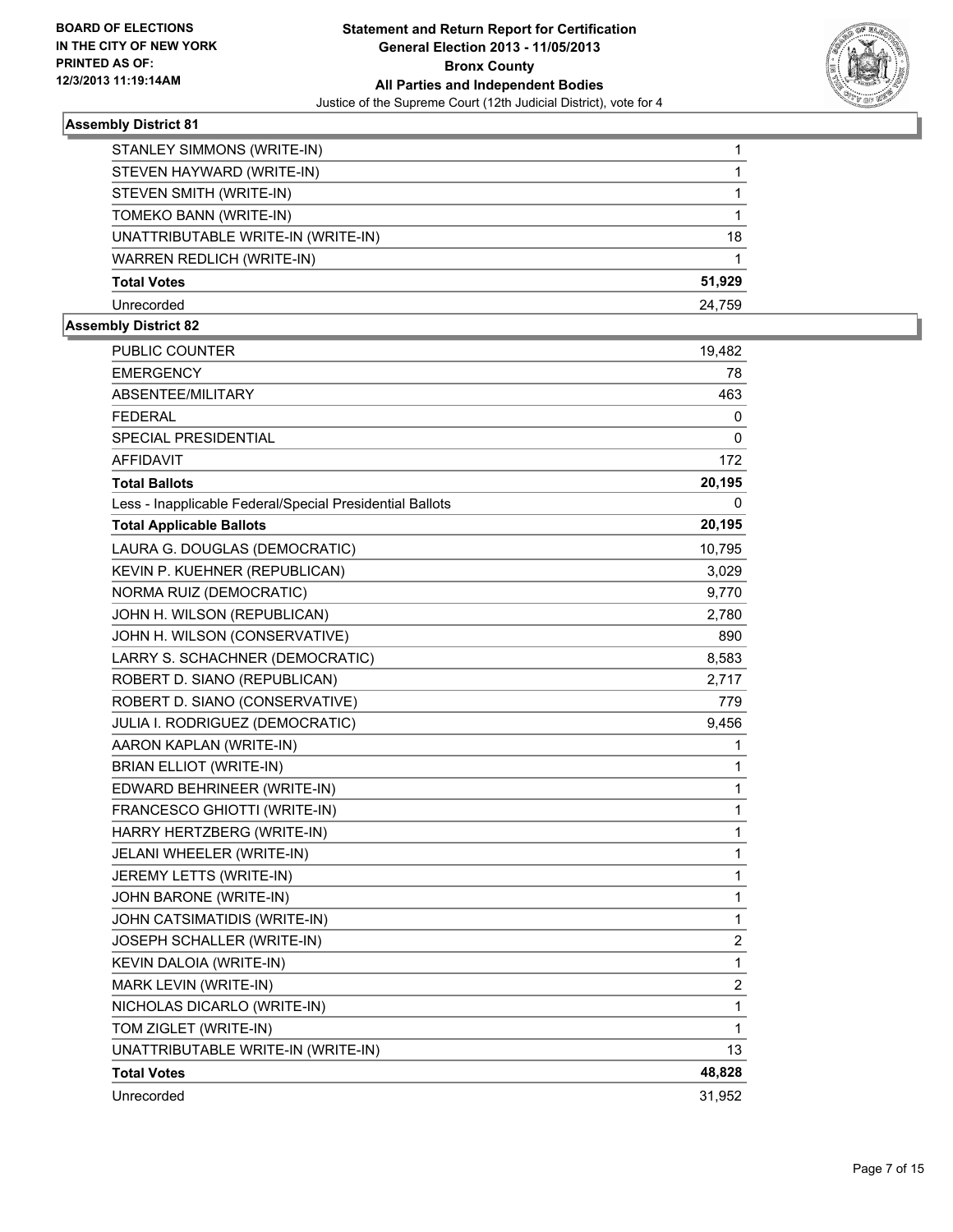

| <b>PUBLIC COUNTER</b>                                    | 15.017 |
|----------------------------------------------------------|--------|
| <b>EMERGENCY</b>                                         | 97     |
| ABSENTEE/MILITARY                                        | 346    |
| <b>FEDERAL</b>                                           | 0      |
| SPECIAL PRESIDENTIAL                                     | 0      |
| <b>AFFIDAVIT</b>                                         | 175    |
| <b>Total Ballots</b>                                     | 15,635 |
| Less - Inapplicable Federal/Special Presidential Ballots | 0      |
| <b>Total Applicable Ballots</b>                          | 15,635 |
| LAURA G. DOUGLAS (DEMOCRATIC)                            | 11,151 |
| KEVIN P. KUEHNER (REPUBLICAN)                            | 340    |
| NORMA RUIZ (DEMOCRATIC)                                  | 9,526  |
| JOHN H. WILSON (REPUBLICAN)                              | 391    |
| JOHN H. WILSON (CONSERVATIVE)                            | 147    |
| LARRY S. SCHACHNER (DEMOCRATIC)                          | 8,789  |
| ROBERT D. SIANO (REPUBLICAN)                             | 318    |
| ROBERT D. SIANO (CONSERVATIVE)                           | 94     |
| JULIA I. RODRIGUEZ (DEMOCRATIC)                          | 8,751  |
| AL GORE (WRITE-IN)                                       | 1      |
| LISA M. HALL (WRITE-IN)                                  | 1      |
| UNATTRIBUTABLE WRITE-IN (WRITE-IN)                       | 14     |
| <b>Total Votes</b>                                       | 39,523 |
| Unrecorded                                               | 23.017 |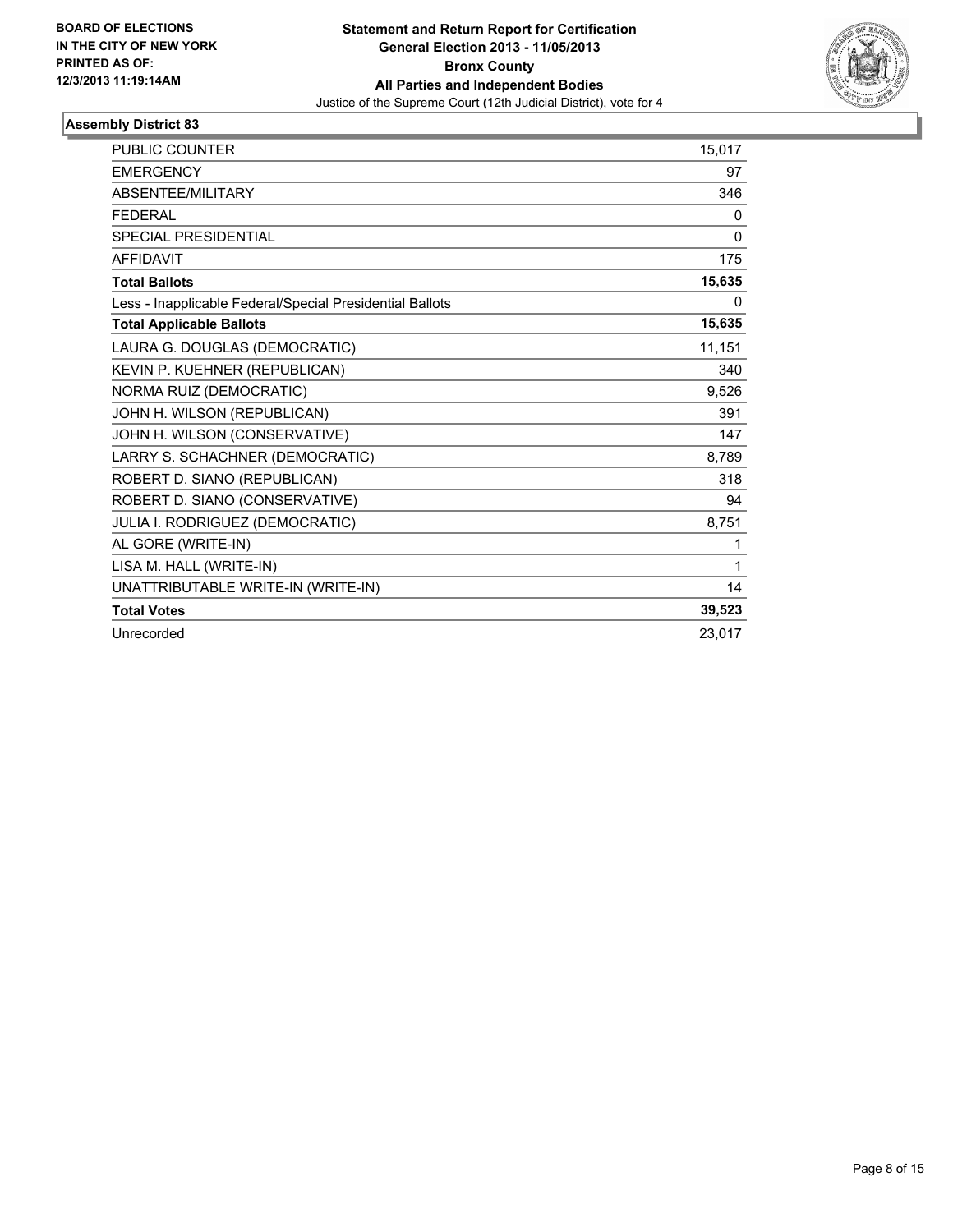

| <b>PUBLIC COUNTER</b>                                    | 10,266   |
|----------------------------------------------------------|----------|
| <b>EMERGENCY</b>                                         | 37       |
| <b>ABSENTEE/MILITARY</b>                                 | 131      |
| <b>FEDERAL</b>                                           | 0        |
| SPECIAL PRESIDENTIAL                                     | $\Omega$ |
| <b>AFFIDAVIT</b>                                         | 194      |
| <b>Total Ballots</b>                                     | 10,628   |
| Less - Inapplicable Federal/Special Presidential Ballots | 0        |
| <b>Total Applicable Ballots</b>                          | 10,628   |
| LAURA G. DOUGLAS (DEMOCRATIC)                            | 6,117    |
| KEVIN P. KUEHNER (REPUBLICAN)                            | 228      |
| NORMA RUIZ (DEMOCRATIC)                                  | 6,178    |
| JOHN H. WILSON (REPUBLICAN)                              | 273      |
| JOHN H. WILSON (CONSERVATIVE)                            | 94       |
| LARRY S. SCHACHNER (DEMOCRATIC)                          | 4,731    |
| ROBERT D. SIANO (REPUBLICAN)                             | 213      |
| ROBERT D. SIANO (CONSERVATIVE)                           | 89       |
| JULIA I. RODRIGUEZ (DEMOCRATIC)                          | 5,402    |
| FANNY CLEMENTS (WRITE-IN)                                | 1        |
| LAURA G DOUGLAS (WRITE-IN)                               | 1        |
| RAMON JIMENEZ ESQ (WRITE-IN)                             | 1        |
| UNATTRIBUTABLE WRITE-IN (WRITE-IN)                       | 8        |
| <b>Total Votes</b>                                       | 23,336   |
| Unrecorded                                               | 19,176   |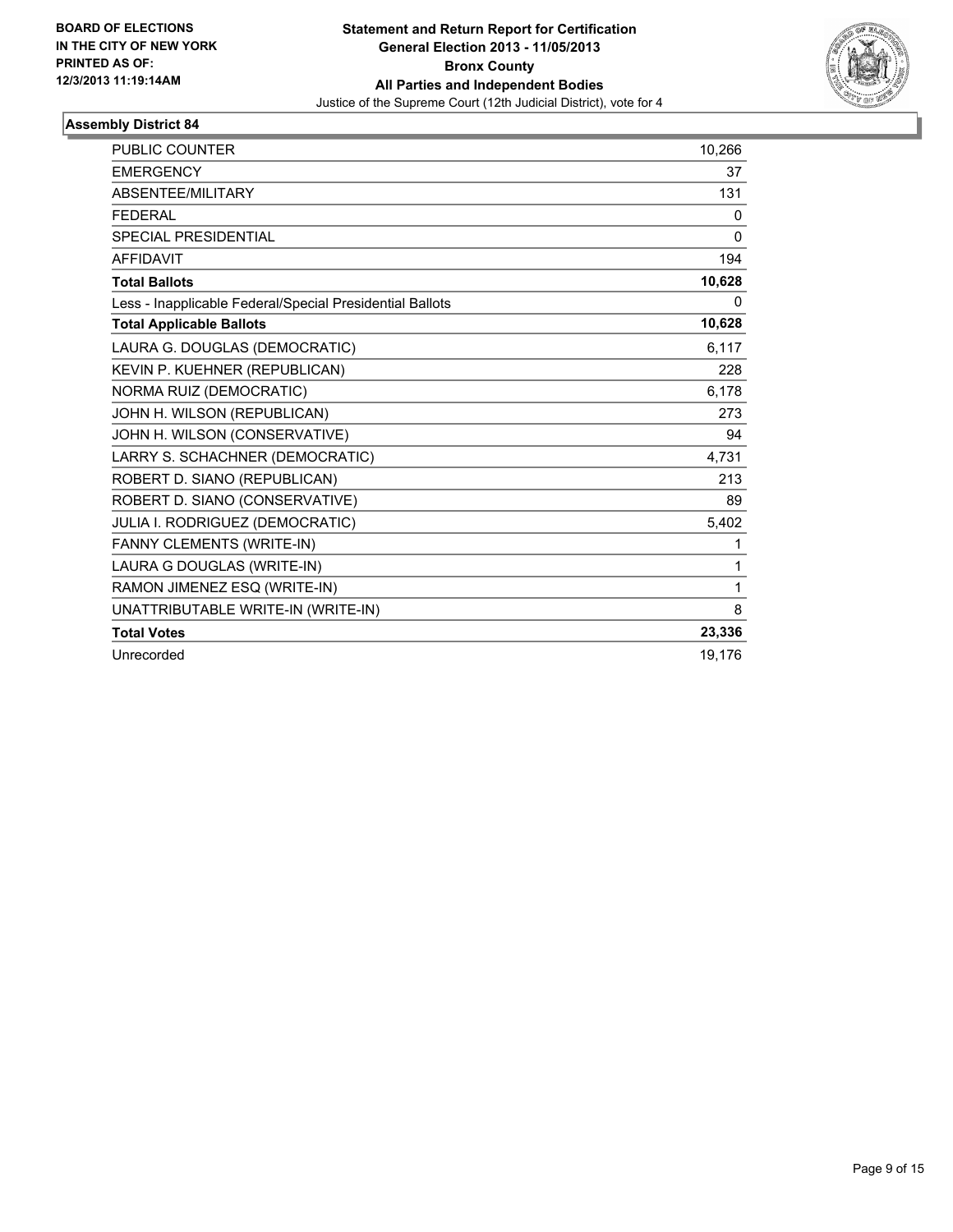

| <b>PUBLIC COUNTER</b>                                    | 10,671 |
|----------------------------------------------------------|--------|
| <b>EMERGENCY</b>                                         | 67     |
| <b>ABSENTEE/MILITARY</b>                                 | 186    |
| <b>FEDERAL</b>                                           | 0      |
| <b>SPECIAL PRESIDENTIAL</b>                              | 0      |
| <b>AFFIDAVIT</b>                                         | 178    |
| <b>Total Ballots</b>                                     | 11,102 |
| Less - Inapplicable Federal/Special Presidential Ballots | 0      |
| <b>Total Applicable Ballots</b>                          | 11,102 |
| LAURA G. DOUGLAS (DEMOCRATIC)                            | 6,506  |
| KEVIN P. KUEHNER (REPUBLICAN)                            | 239    |
| NORMA RUIZ (DEMOCRATIC)                                  | 6,623  |
| JOHN H. WILSON (REPUBLICAN)                              | 285    |
| JOHN H. WILSON (CONSERVATIVE)                            | 96     |
| LARRY S. SCHACHNER (DEMOCRATIC)                          | 4,956  |
| ROBERT D. SIANO (REPUBLICAN)                             | 258    |
| ROBERT D. SIANO (CONSERVATIVE)                           | 98     |
| JULIA I. RODRIGUEZ (DEMOCRATIC)                          | 5,668  |
| DAROEL CLARK (WRITE-IN)                                  | 1      |
| UNATTRIBUTABLE WRITE-IN (WRITE-IN)                       | 8      |
| <b>Total Votes</b>                                       | 24,738 |
| Unrecorded                                               | 19,670 |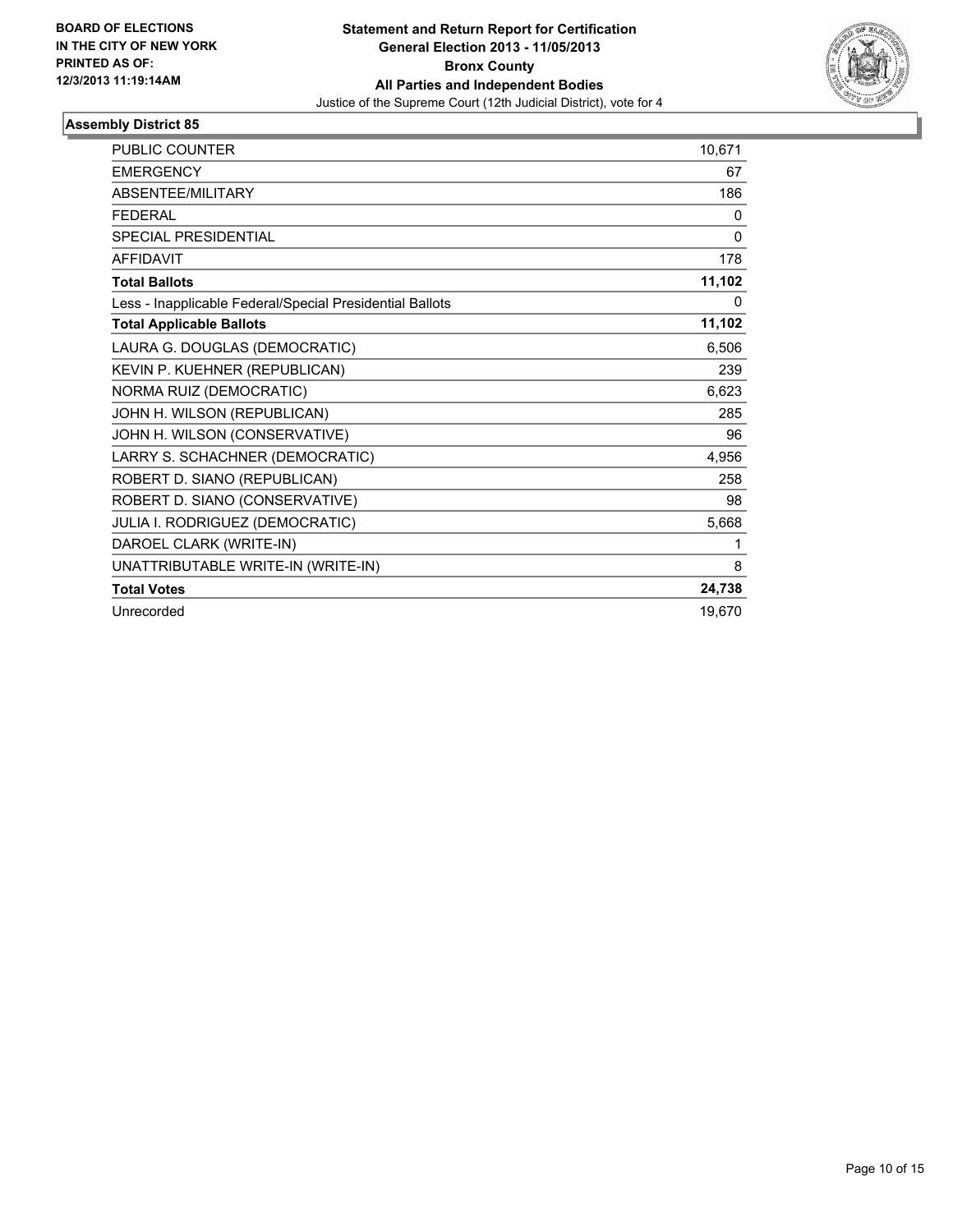

| PUBLIC COUNTER                                           | 8,561        |
|----------------------------------------------------------|--------------|
| <b>EMERGENCY</b>                                         | 0            |
| ABSENTEE/MILITARY                                        | 156          |
| <b>FEDERAL</b>                                           | 0            |
| <b>SPECIAL PRESIDENTIAL</b>                              | $\mathbf{0}$ |
| <b>AFFIDAVIT</b>                                         | 196          |
| <b>Total Ballots</b>                                     | 8,913        |
| Less - Inapplicable Federal/Special Presidential Ballots | 0            |
| <b>Total Applicable Ballots</b>                          | 8,913        |
| LAURA G. DOUGLAS (DEMOCRATIC)                            | 5,435        |
| KEVIN P. KUEHNER (REPUBLICAN)                            | 185          |
| NORMA RUIZ (DEMOCRATIC)                                  | 5,480        |
| JOHN H. WILSON (REPUBLICAN)                              | 218          |
| JOHN H. WILSON (CONSERVATIVE)                            | 88           |
| LARRY S. SCHACHNER (DEMOCRATIC)                          | 4,350        |
| ROBERT D. SIANO (REPUBLICAN)                             | 193          |
| ROBERT D. SIANO (CONSERVATIVE)                           | 73           |
| JULIA I. RODRIGUEZ (DEMOCRATIC)                          | 4,781        |
| DEBRA JAMES (WRITE-IN)                                   | 1            |
| ERNEST OLIVER (WRITE-IN)                                 | 1            |
| LAURA G. DOUGLAS (WRITE-IN)                              | 1            |
| STEVE DAVIS (WRITE-IN)                                   | 1            |
| UNATTRIBUTABLE WRITE-IN (WRITE-IN)                       | 6            |
| <b>Total Votes</b>                                       | 20,813       |
| Unrecorded                                               | 14.839       |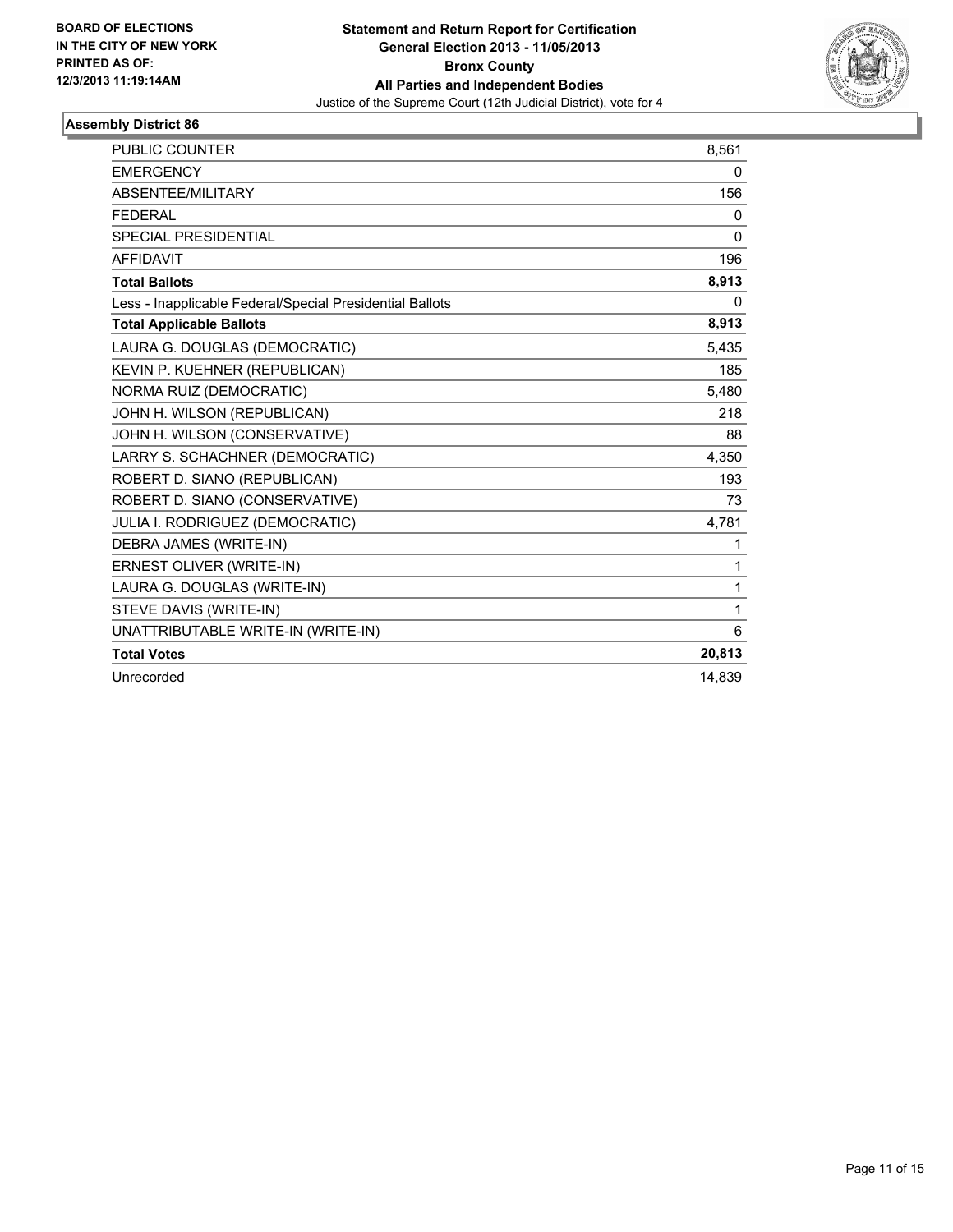

| <b>PUBLIC COUNTER</b>                                    | 13,072       |
|----------------------------------------------------------|--------------|
| <b>EMERGENCY</b>                                         | 5            |
| <b>ABSENTEE/MILITARY</b>                                 | 202          |
| <b>FEDERAL</b>                                           | 0            |
| <b>SPECIAL PRESIDENTIAL</b>                              | $\mathbf{0}$ |
| <b>AFFIDAVIT</b>                                         | 194          |
| <b>Total Ballots</b>                                     | 13,473       |
| Less - Inapplicable Federal/Special Presidential Ballots | 0            |
| <b>Total Applicable Ballots</b>                          | 13,473       |
| LAURA G. DOUGLAS (DEMOCRATIC)                            | 8,108        |
| KEVIN P. KUEHNER (REPUBLICAN)                            | 521          |
| NORMA RUIZ (DEMOCRATIC)                                  | 8,119        |
| JOHN H. WILSON (REPUBLICAN)                              | 653          |
| JOHN H. WILSON (CONSERVATIVE)                            | 216          |
| LARRY S. SCHACHNER (DEMOCRATIC)                          | 6,554        |
| ROBERT D. SIANO (REPUBLICAN)                             | 491          |
| ROBERT D. SIANO (CONSERVATIVE)                           | 161          |
| JULIA I. RODRIGUEZ (DEMOCRATIC)                          | 7,248        |
| UNATTRIBUTABLE WRITE-IN (WRITE-IN)                       | 10           |
| WALTER JWGRINKON (WRITE-IN)                              | 1            |
| <b>Total Votes</b>                                       | 32,082       |
| Unrecorded                                               | 21,810       |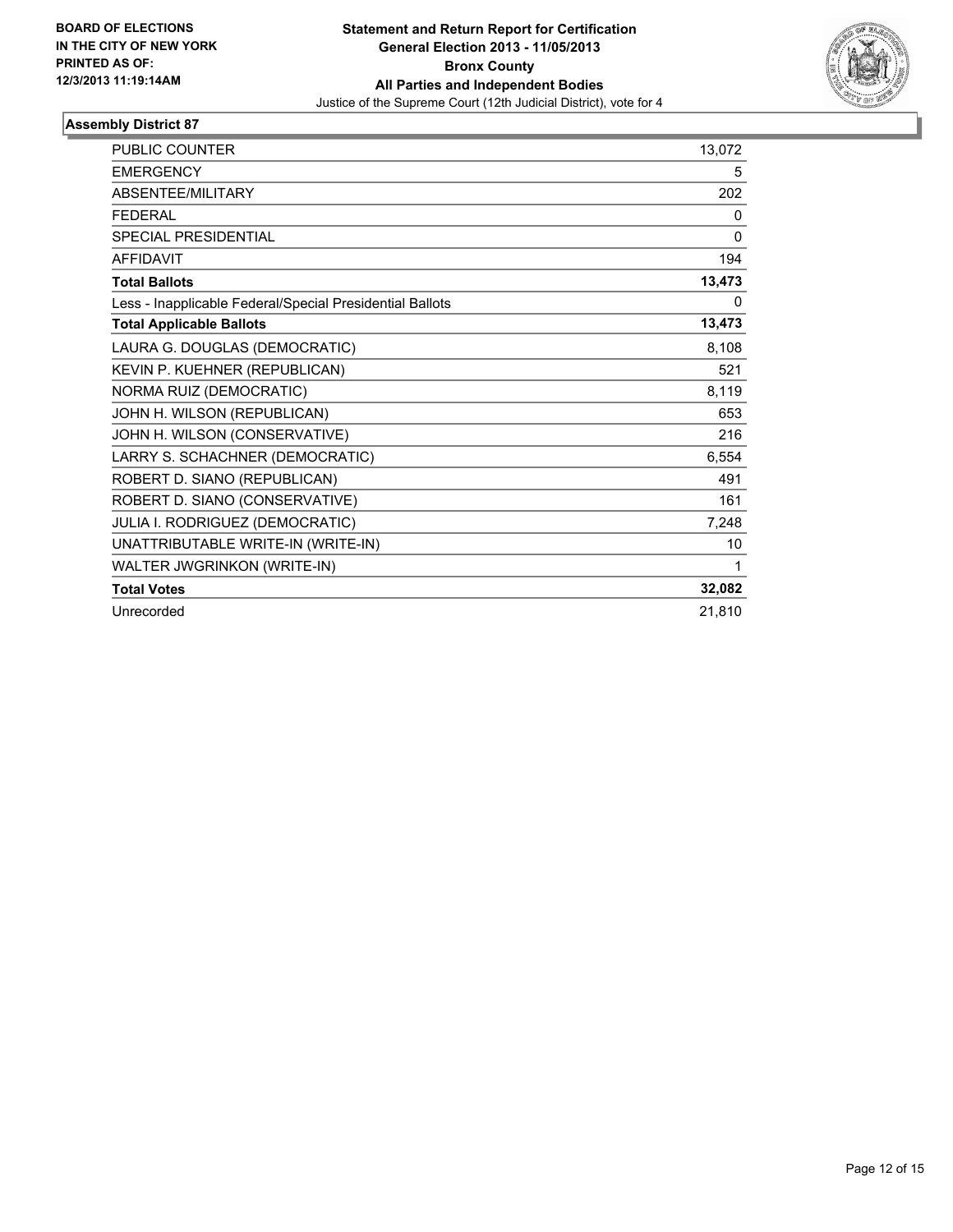

#### **Total for Justice of the Supreme Court (12th Judicial District) - Bronx County**

| <b>PUBLIC COUNTER</b>                                    | 137,408                 |
|----------------------------------------------------------|-------------------------|
| <b>EMERGENCY</b>                                         | 450                     |
| ABSENTEE/MILITARY                                        | 3,319                   |
| <b>FEDERAL</b>                                           | 0                       |
| <b>SPECIAL PRESIDENTIAL</b>                              | 0                       |
| AFFIDAVIT                                                | 2,048                   |
| <b>Total Ballots</b>                                     | 143,225                 |
| Less - Inapplicable Federal/Special Presidential Ballots | 0                       |
| <b>Total Applicable Ballots</b>                          | 143,225                 |
| LAURA G. DOUGLAS (DEMOCRATIC)                            | 85,543                  |
| KEVIN P. KUEHNER (REPUBLICAN)                            | 9,723                   |
| NORMA RUIZ (DEMOCRATIC)                                  | 81,462                  |
| JOHN H. WILSON (REPUBLICAN)                              | 9,705                   |
| JOHN H. WILSON (CONSERVATIVE)                            | 2,955                   |
| LARRY S. SCHACHNER (DEMOCRATIC)                          | 68,966                  |
| ROBERT D. SIANO (REPUBLICAN)                             | 8,680                   |
| ROBERT D. SIANO (CONSERVATIVE)                           | 2,509                   |
| JULIA I. RODRIGUEZ (DEMOCRATIC)                          | 74,025                  |
| AARON KAPLAN (WRITE-IN)                                  | 1                       |
| AL GORE (WRITE-IN)                                       | 1                       |
| ALTON MADDOX (WRITE-IN)                                  | 1                       |
| ANDREW NAPOLITANO (WRITE-IN)                             | 1                       |
| <b>ASSATA SHAKUR (WRITE-IN)</b>                          | $\overline{\mathbf{c}}$ |
| AVI WEISS (WRITE-IN)                                     | 1                       |
| BERNADETTE BLOUNT (WRITE-IN)                             | 1                       |
| <b>BRIAN ELLIOT (WRITE-IN)</b>                           | 1                       |
| CECILE GREAN (WRITE-IN)                                  | 1                       |
| CHANCE REEVES (WRITE-IN)                                 | $\mathbf{1}$            |
| CHANEL NIDIAZ (WRITE-IN)                                 | 1                       |
| CHRIS MCKEAN (WRITE-IN)                                  | $\mathbf 1$             |
| CLATTA BAYSAH (WRITE-IN)                                 | $\mathbf 1$             |
| <b>CURTIS REYALDS (WRITE-IN)</b>                         | $\mathbf{1}$            |
| DANIEL ADAMS (WRITE-IN)                                  | 1                       |
| DAROEL CLARK (WRITE-IN)                                  | 1                       |
| DAVID RODRIGUEZ (WRITE-IN)                               | 1                       |
| DEALAL AHMED (WRITE-IN)                                  | 1                       |
| DEBRA JAMES (WRITE-IN)                                   | 1                       |
| DENNIS MURPHY (WRITE-IN)                                 | 1                       |
| DIANE LIGHTBOURNE (WRITE-IN)                             | 1                       |
| EDWARD BEHRINEER (WRITE-IN)                              | 1                       |
| ERNEST OLIVER (WRITE-IN)                                 | 1                       |
| FANNY CLEMENTS (WRITE-IN)                                | 1                       |
| FERNANDO ACOSTA (WRITE-IN)                               | 1                       |
| FRANCESCO GHIOTTI (WRITE-IN)                             | 1                       |
| <b>GABRIEL ROSARIO (WRITE-IN)</b>                        | 1                       |
| GARY FAZON (WRITE-IN)                                    | 1                       |
|                                                          |                         |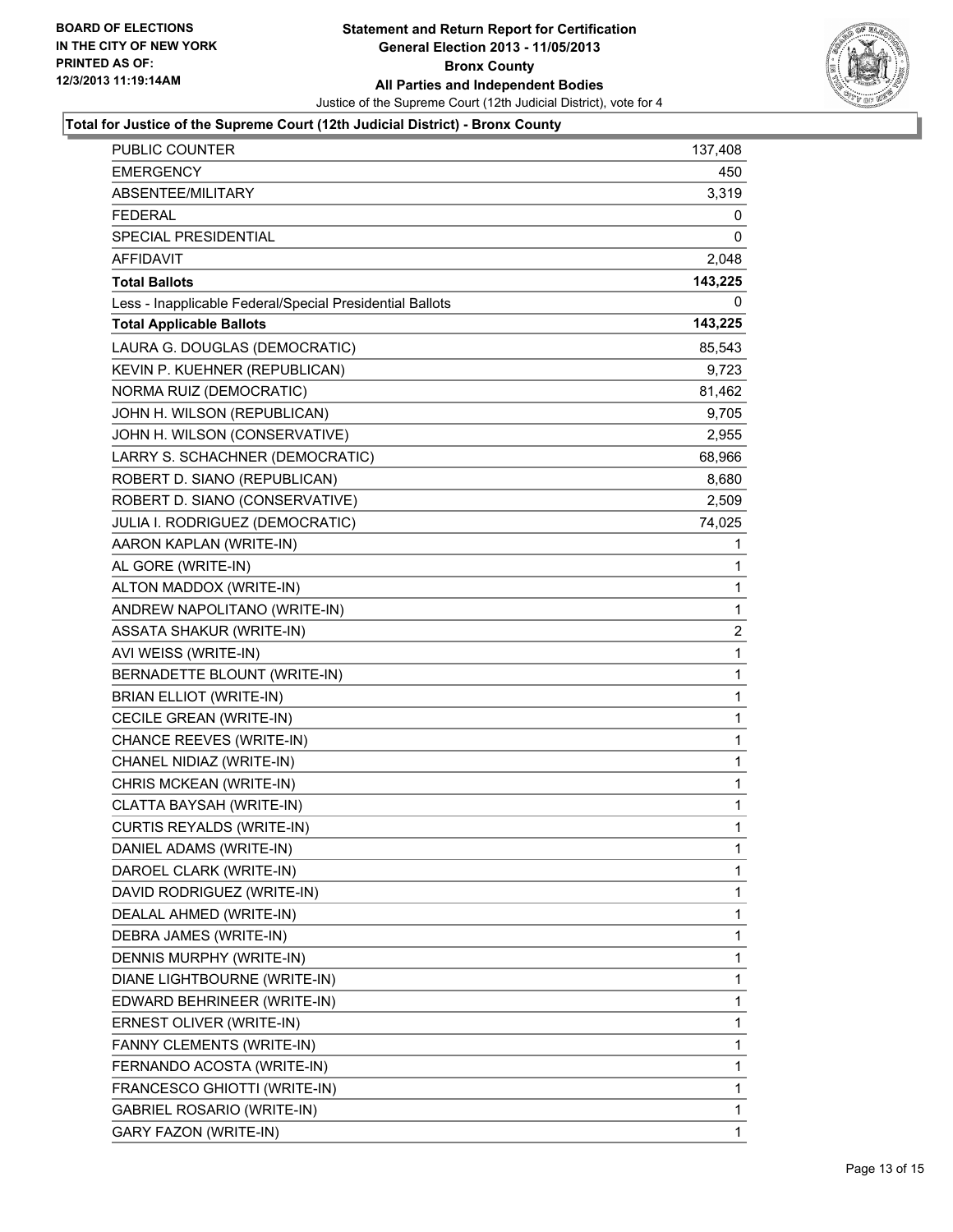

#### **Total for Justice of the Supreme Court (12th Judicial District) - Bronx County**

| GINO GUADAENO (WRITE-IN)       | 1              |
|--------------------------------|----------------|
| HARRY HERTZBERG (WRITE-IN)     | 1              |
| INGRID GONZALEZ (WRITE-IN)     | 1              |
| JACK WEHEN (WRITE-IN)          | 1              |
| JAMES C GRAY (WRITE-IN)        | 1              |
| JAMES MIDRAN (WRITE-IN)        | 1              |
| JAY HAUBEN (WRITE-IN)          | 1              |
| JELANI WHEELER (WRITE-IN)      | 1              |
| JEREMY LETTS (WRITE-IN)        | 1              |
| JOEL SIMONE (WRITE-IN)         | 1              |
| JOHN BARONE (WRITE-IN)         | 1              |
| JOHN CATSIMATIDIS (WRITE-IN)   | 1              |
| JOSE A BURGES (WRITE-IN)       | 1              |
| JOSE M. NILDY (WRITE-IN)       | 1              |
| JOSEPH SCHALLER (WRITE-IN)     | $\overline{2}$ |
| JUDY FERONY (WRITE-IN)         | 1              |
| JUN BENITO (WRITE-IN)          | 1              |
| KEVIN DALOIA (WRITE-IN)        | 1              |
| LADINA REYNALDS (WRITE-IN)     | 1              |
| LARRY SCHACHEN (WRITE-IN)      | 1              |
| LARRY SCHACMER (WRITE-IN)      | 1              |
| LAURA DOUGLAS (WRITE-IN)       | 1              |
| LAURA G DOUGLAS (WRITE-IN)     | 1              |
| LAURA G. DOUGLAS (WRITE-IN)    | 1              |
| LISA M. HALL (WRITE-IN)        | 1              |
| MARIA FERNANDEZ (WRITE-IN)     | 1              |
| MARK AXINN (WRITE-IN)          | 1              |
| MARK LEVIN (WRITE-IN)          | 2              |
| MICHAEL LUGO (WRITE-IN)        | 1              |
| NICHOLAS DICARLO (WRITE-IN)    | 1              |
| NICHOLAS PALOS (WRITE-IN)      | 1              |
| NORMA RUIZ (WRITE-IN)          | 1              |
| PATRICK WOODS (WRITE-IN)       | 1              |
| PAUL LAMORGESE (WRITE-IN)      | 1              |
| RAMON JIMENEZ ESQ (WRITE-IN)   | 1              |
| RAMONA THOMAS (WRITE-IN)       | 1              |
| RAPHAEL RODRIGUEZ (WRITE-IN)   | 1              |
| RITA MURPHY (WRITE-IN)         | 1              |
| RON PAUL (WRITE-IN)            | 1              |
| RUDY GUILIONI (WRITE-IN)       | 1              |
| SEBASTIAN RODRIGUEZ (WRITE-IN) | 1              |
| STANLEY SIMMONS (WRITE-IN)     | 1              |
| STEVE DAVIS (WRITE-IN)         | 1              |
| STEVEN HAYWARD (WRITE-IN)      | 1              |
| STEVEN SMITH (WRITE-IN)        | 1              |
| TOM ZIGLET (WRITE-IN)          | 1              |
|                                |                |